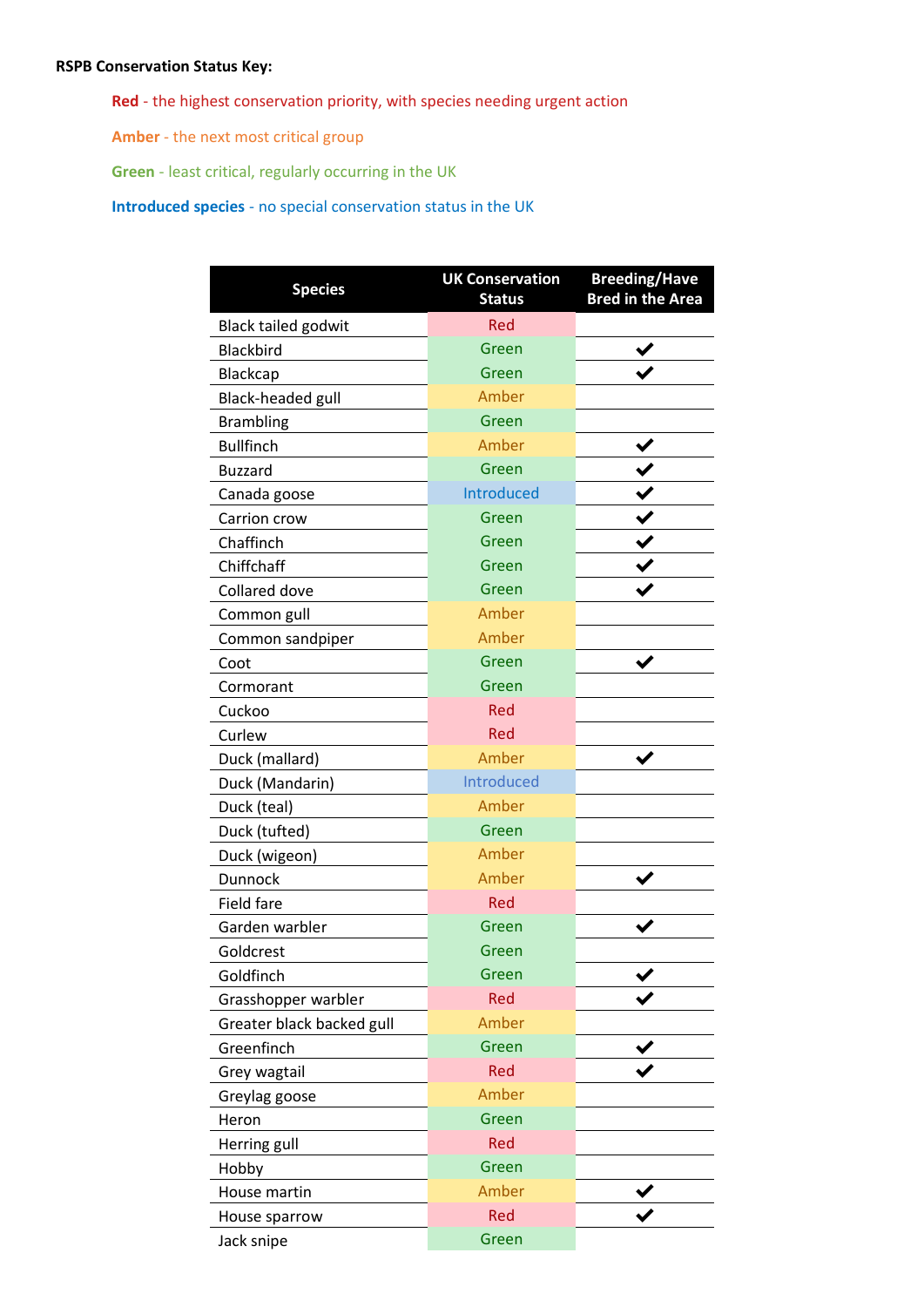| Jackdaw                  | Green      |  |
|--------------------------|------------|--|
| Jay                      | Green      |  |
| Kestrel                  | Amber      |  |
| Kingfisher               | Amber      |  |
| Lapwing                  | Red        |  |
| Lesser black-backed gull | Amber      |  |
| Lesser redpoll           | Red        |  |
| Linnet                   | Red        |  |
| Little egret             | Green      |  |
| Magpie                   | Green      |  |
| Meadow pipit             | Amber      |  |
| Mediterranean gull       | Amber      |  |
| Mistle thrush            | Red        |  |
| Moorhen                  | Green      |  |
| Nuthatch                 | Green      |  |
| Owl (barn)               | Green      |  |
| Owl (little)             | Introduced |  |
| Owl (tawny)              | Amber      |  |
| Peregrine falcon         | Green      |  |
| Pheasant                 | Introduced |  |
| Pied wagtail             | Green      |  |
| Pink-footed goose        | Amber      |  |
| Raven                    | Green      |  |
| Red-legged partridge     | Introduced |  |
| Redshank                 | Amber      |  |
| Redwing                  | Red        |  |
| Reed bunting             | Amber      |  |
| Robin                    | Green      |  |
| Rock dove                | Green      |  |
| Rook                     | Green      |  |
| Sedge warbler            | Green      |  |
| Shelduck                 | Amber      |  |
| Siskin                   | Green      |  |
| Skylark                  | <b>Red</b> |  |
| Snipe                    | Amber      |  |
| Song thrush              | Red        |  |
| Sparrowhawk              | Green      |  |
| Spotted flycatcher       | <b>Red</b> |  |
| <b>Starling</b>          | <b>Red</b> |  |
| Stock dove               | Amber      |  |
| Stonechat                | Green      |  |
| Swallow                  | Green      |  |
| Swift                    | Amber      |  |
| Tit (blue)               | Green      |  |
| Tit (coal)               | Green      |  |
| Tit (great)              | Green      |  |
| Tit (long tailed)        | Green      |  |
| Tit (willow)             | <b>Red</b> |  |
| Tree sparrow             | <b>Red</b> |  |